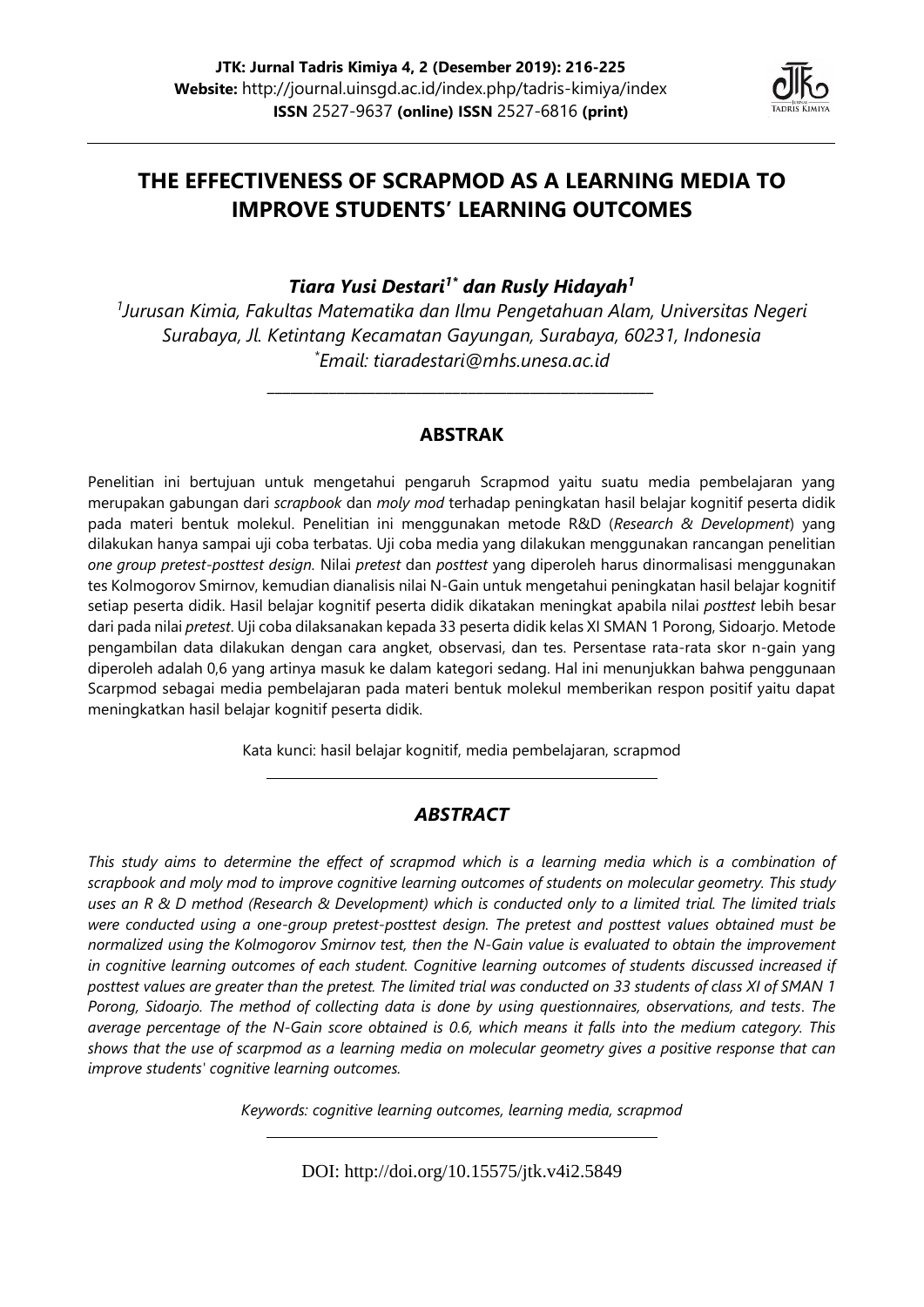## **1. INTRODUCTION**

Education is one of the means to form the nation's next-generation quality in the future (Kumayati, 2014). One effort to improve quality school education is providing a fun learning for students, not least in chemistry learning. Fun learning is a learning process that is on inside there is a cohesion strong between teachers and students without feeling forced or depressed (Mulyasa, 2006). Besides that, Fibriani et al. (2014) stated that in the teaching and learning process, two very important elements are teaching methods and learning media. Examples of studies that show that fun learning and learning media are needed to improve cognitive learning outcomes of students is in research by Kumayati (2014), in this research using bolamod media that can improve learning outcomes on hydrocarbon subject matter in Raudhotul Tholibin Demak Islamic High School.

Chemistry the science of looking for answers for what, why, and how the symptoms of nature relating to composition, structure, and properties, changes, dynamics, and is substance energetics. Chemical concepts that abstract, it makes students are less motivated and able to affect the cognitive achievement of students (Kumayati, 2014). One of them is a chemical matter about molecular geometry. Molecular geometry is an important subject in comprehending the substance correctly since it has a significant role in the determination of the physical and chemical properties of a molecule (Uyulgan et al., 2014). The geometry of a molecule can be explained by the arrangement of all-electron pairs, bonding pairs and lone pairs on the skin of the valence of the central atom (Gillespie, 2004). It can determine that molecular geometry can be based on VSEPR (Valence Shell Electron Pair Repulsion) theory. This assumption to the wellknown geometry for *AX*n*E*<sup>m</sup> molecules, where *A*

*T. Y. Destari and R. Hidayah The Effectiveness of Scrapmod as a Learning Media to Improve Students' Learning Outcomes*

> is the central atom, X is a ligand, and *E* is a lone pair (Gillespie, 2004). Molecular geometry matter is one of the difficult and boring chemicals. This is due to the fact that molecular geometry matter is one of the abstract chemical matters and it takes a good imagination from students to imagine a molecular geometry. This is different from the results based on interviews with grade XI students in Senior High School 1 in Porong, Sidoarjo, the teacher in explaining the molecular geometry matter only uses a blackboard as a media to describe the geometry of molecules in one dimension. It makes students still have difficulty in imagining the geometry of molecules. So to make it easier for students to learn abstract chemistry, learning media is certainly needed.

> Arsyad (2013) stated that the word media comes from Latin which means "middle", "intermediary", or "introduction". In Arabic, the media is an intermediary or delivery message from the sender to the recipient of the message. Broadly speaking, teachers, textbooks, and school environments are media. More specifically, the notion of media in the teaching and learning process tends to be interpreted as graphical, photographic, or electronic tools for capturing, processing, and compiling visual or verbal information. Media is anything that can be used to channel messages from the sender to the recipient, to stimulate the thoughts, feelings, attention, and interests and attention of students in such a way, so that the learning process occurs (Sadiman et al., 2010). Furthermore, Fibriani et al. (2014) stated that in the teaching and learning process, two very important elements are teaching methods and learning media. One of the main functions of learning media is as a teaching aid that also influences the climate, conditions and learning environment that is organized and created by the teacher. The use of media has a purpose to provide motivation, stimulate students to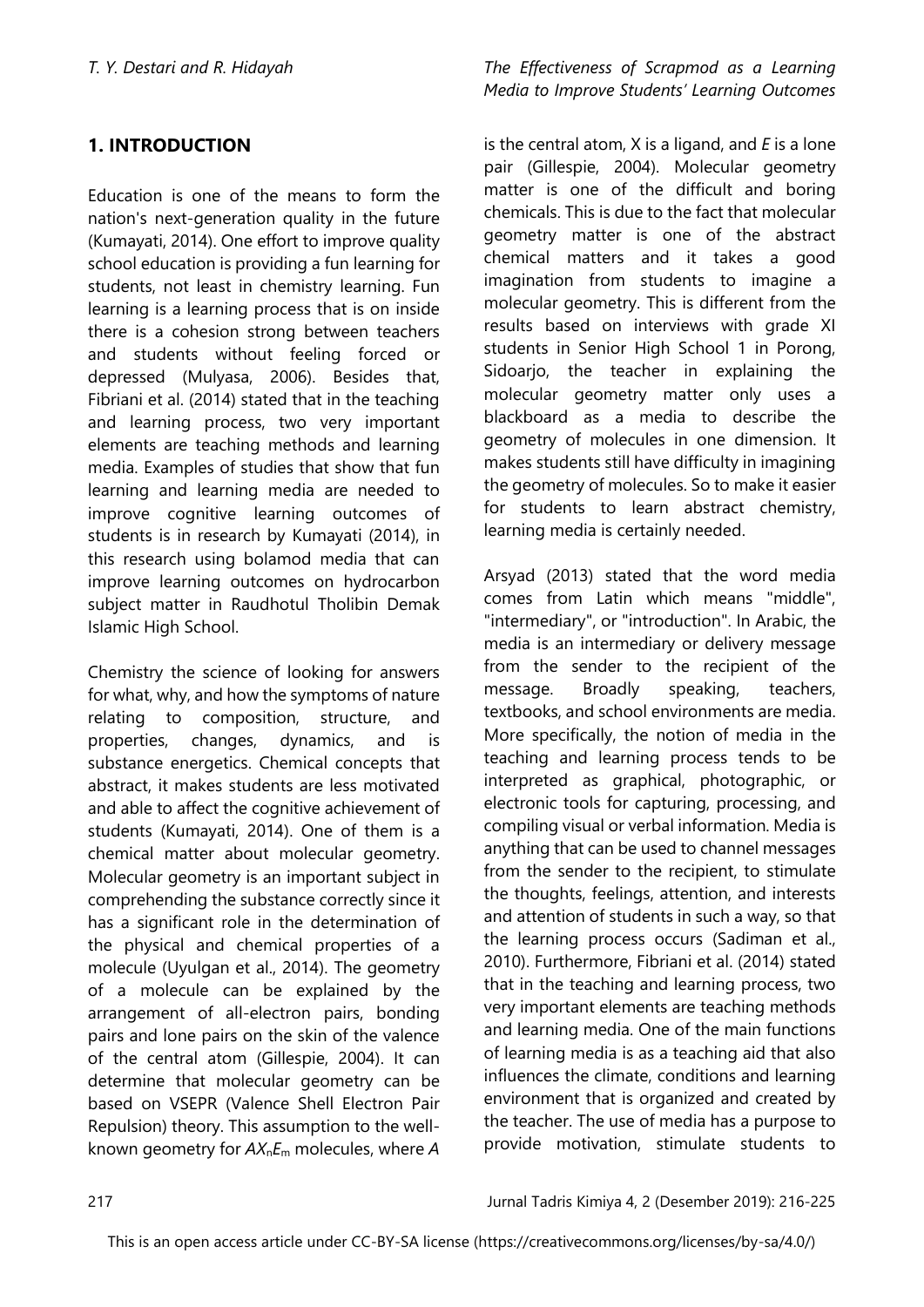remember what was learned and helped students in understanding learning. Media a good one will also activate students in giving feedback and also encourages students to apply to learn in everyday life.

Therefore, one way to encourage the achievement of effective learning, especially in the geometry of molecular matter, is to use other learning aids, especially threedimensional media. The media that is usually used in molecular geometry matter is moly mod, but the fact in the field shows that there are still students who are not familiar with moly mod. Also, there are many studies on other learning media used in molecular geometry matter, for example, research by Dabke and Gebeyuhe (2010) regarding molecular geometry media made from magnets, paper clips, and ball bearings. He stated that the molecular geometry of the magnetic model could help in explaining the molecular geometry matter based on the VSEPR theory and the molecular geometry of some inorganic compounds. This research was conducted in a class consisting of more than 70 students and received positive feedback.

On the other hand, researchers see that there are currently several handicrafts that are in demand by adolescent children, one of which is a scrapbook. The scrapbook is the art of attaching photos or pictures on paper media and decorating them to become creative works. Based on this, researchers will develop an instructional media that combines moly mod and scrapbook called Scrapmod. This media will be expected to increase motivation and can help students in learning the molecular geometry of learning so that it can have a positive impact on student learning.

The researcher makes Scrapmod as a molecular geometry learning media. This media is made to visualize molecular geometry in three

## *T. Y. Destari and R. Hidayah The Effectiveness of Scrapmod as a Learning Media to Improve Students Learning Outcomes*

dimensions to help students distinguish between one another's molecular geometry so that students better understand the subject matter of this molecule. The Scrapmod media is a combination of moly mod and scrap-box. Scrapmod is a box of sized art carton paper 15 $x$ 15 cm<sup>2</sup>. The Scrapmod box can be opened from the top and the left side will open immediately. On all four sides there are periodic tables, how to determine molecular geometry based on VSEPR theory, information from elemental atomic balls, steps to determine molecular geometry based on VSEPR theory, molecular geometry from coordination number 2 to 6, and in the middle there is a tube containing modeling of elemental atoms. For modeling, the molecular geometry of compounds used elemental balls of styrofoam and spiral wire in the tube. Each element atomic ball has a different color according to the number of holes and their respective functions. The bond between the central atom and the atoms bonded to the Scrapmod media is spiral wire. In this model two types of wire are provided, namely: 1) Both edges are sharp and 2) One end is blunt. Spiral wire with sharp edges shows a single bond, while spiral wire with one blunt end shows a free electron pair. This spiral wire is wrapped using paper that has a different color. Spiral wire with two sharp edges wrapped in blue paper, while spiral wire with one end blunted with red paper. Scrapmod is also equipped with the first guidebook. The contents of the first guidebook are a brief description of Scrapmod. Second is the step for using the media. These steps are equipped with pictures showing the parts of the media and their explanations so that the user is clearer and more understanding in using Scrapmod. The third is the plan for implementing learning or lesson plans. Fourth is the key answer to the practice questions contained in Scrapmod.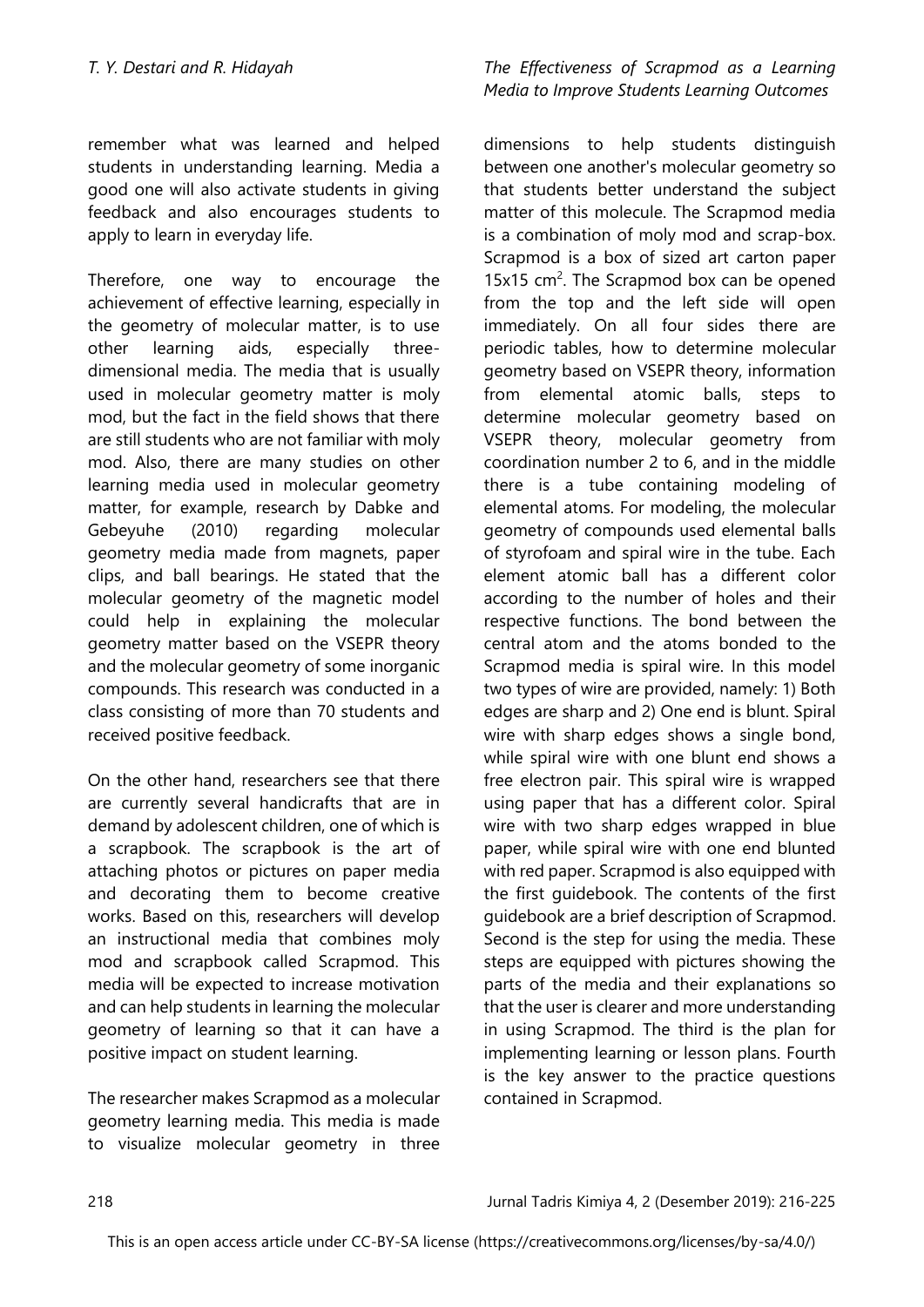Scrapmod has advantages compared to moly mod or other media on the market, such as molecular geometry media from plasticine or plastic balls, namely Scrapmod packaged more innovative, creative, and interesting and equipped with tutorials on how to determine molecular geometry based on VSEPR theory and practice questions about molecular geometry matter affixed to the sides of Scrapmod. From the previous explanation, it can be seen that long before the existence of Scrapmod learning media, there was already a scrapbook which was the art of attaching photos on paper media in the form of books or albums. Along with the development of the times, there are other forms of scrapbook in the form of boxes. People call it the name scrapbox. Based on the pre-research results on moly mod and scrap-box, researchers combined moly mod and scrap-box into a learning media to help students learn about moleculargeometry matter called Scrapmod.

# **2. RESEARCH METHODOLOGY**

This research uses the R&D (Research and Development) method. The steps of research and development consist of three stages, among others: 1) Preliminary study, 2) Media development, and 3) Media test (Sukmadinata, 2016). It conducts just until media development, namely the limited trial stage. This research was carried out until the limited trial stage. The limited media trials carried out using the one-group pretest-posttest design, namely before students using Scrapmod will be given the pretest questions about the molecular geometry and after using Scrapmod will be given a posttest question about the molecular geometry.

According to Sukmadinata (2016), development research involved 6-12 people, so that this study was limited to only 12 students who had obtained molecular geometry matter.

## *T. Y. Destari and R. Hidayah The Effectiveness of Scrapmod as a Learning Media to Improve Students Learning Outcomes*

Media will be tested to 12 students of class X of senior high school 1 in Porong, Sidoarjo who have obtained molecular geometry matter. The 12 students were selected based on the values that students had obtained in the molecular geometry matter, then 3 people with low values were chosen, 6 people with middle values, and 3 people with high values (Sudjana, 2006).

The first step is a preliminary study. In the preliminary study, the phase consists of three steps, namely literature study, field surveys, and preparation of the initial draft. A literature study is a study to study concepts or theories related to the media. This stage will examine learning theories that support learning using media, good learning media criteria, and the character of students at high school age. The literature study also examines the results of previous research on the use of media in the learning process.

Next up is a field survey. This step is carried out to collect data related to product planning. The field survey was conducted at Senior High School 1 in Sidoarjo by giving pre-research questionnaire sheets to 33 students of class XI. Besides, interviews were also conducted with one chemistry teacher about the media, facilities, learning resources of students, and analysis of students. The results of interviews and pre-research questionnaires were used as the basis for choosing Scrapmod as a learning media on molecular geometry matter.

Based on data obtained from literature studies and field surveys, preparation of the initial draft begins. The first thing to do to design a media is to formulate learning objectives. The second is to prepare the initial draft of the media. Sticking to the data obtained from the field survey and referring to the basics or concepts about media, theories that support learning using media, molecular geometry matter and the results of previous research on the use of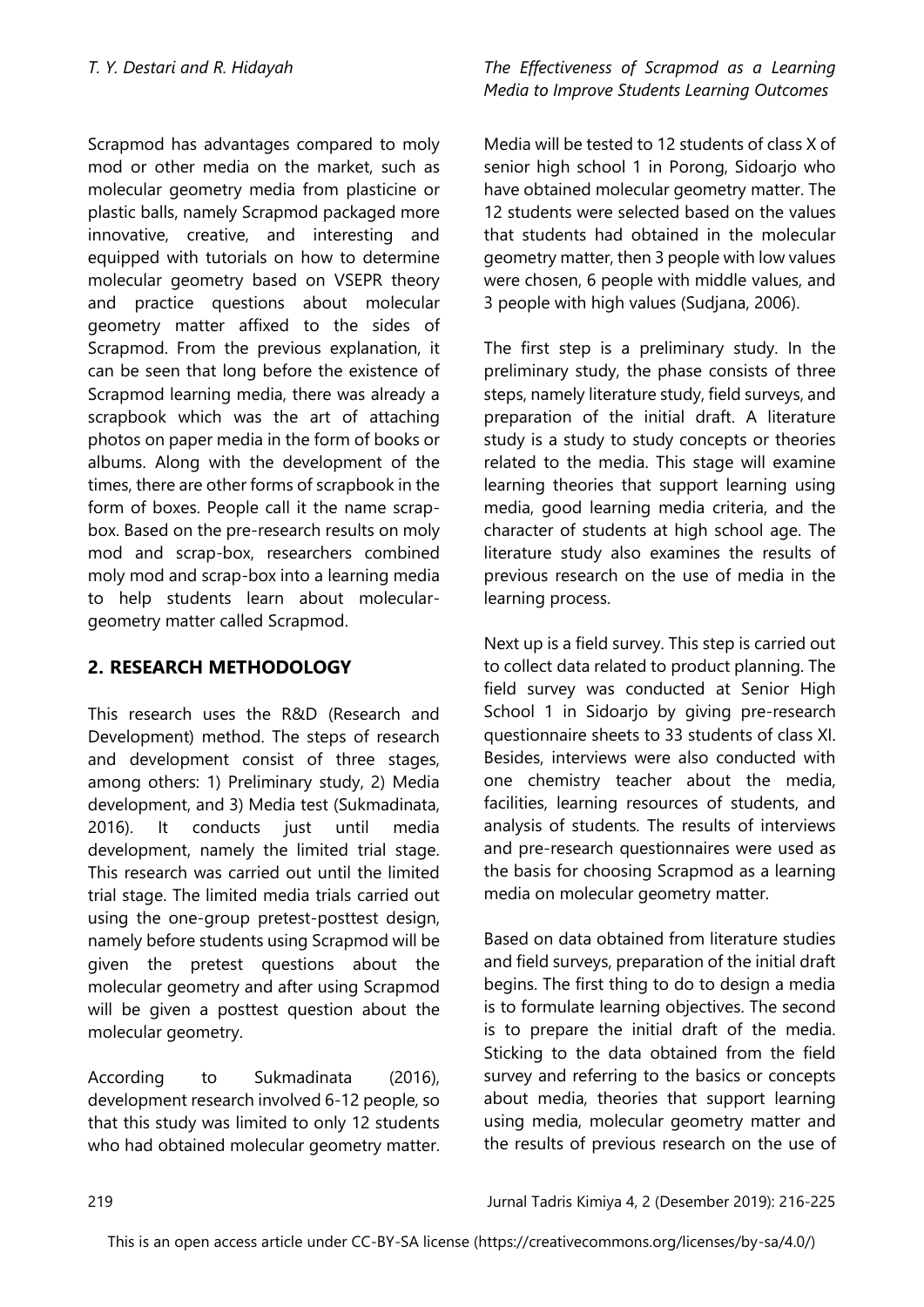instructional media, the researchers compiled an initial draft of the media.

After that proceed to the second stage of media development. This stage is carried out to produce Scrapmod which can be used as a learning media based on the results of a review by experts. Media that have been reviewed and validated will then be tested on a limited trial to 12 students in class X high school who have received molecular matter. The limited trial was carried out in the Senior High School 1 in Porong, Sidoarjo. The trial was conducted on 27 and 28 March 2019. The trial was conducted in two meetings, namely three times 45 minutes of class time. The pretest and posttest results obtained were used to find out the effectiveness of the developed media by looking at the improvement in cognitive learning outcomes before and after using Scrapmod media in learning molecular geometry. At the first meeting which is 1x45 minutes long, before the trial use of Scrapmod, students will be given a pretest in the form of 10 questions about the matter in molecular geometry. Then the authors explain how to use Scrapmod.

At the second meeting, students will work on the multiple choice practice questions in the Scrapmod in 2x45 minutes. The work of students is then presented by each group. Then posttest is done by doing 10 questions about the matter in molecular geometry. After posttesting, students are given a questionnaire response sheet about the interest, clarity, and ease of Scrapmod and the level of motivation of students in using Scrapmod. Pretest questions, posttest questions and questionnaires were validated by two chemistry lecturers and the results of the validity of the questions and questionnaires were valid. Also, during the learning process using Scrapmod, both at the first meeting and the second meeting, the activities of the students will be

*T. Y. Destari and R. Hidayah The Effectiveness of Scrapmod as a Learning Media to Improve Students Learning Outcomes*

> observed by three observers. Each observer will observe four students in a group.

Before the results of the pretest and posttest values are calculated by gain, the value data of students are tested for normality first to determine the data obtained has been normally distributed. The purpose of normally distributed data is that the data will follow the form of a normal distribution where data is centered on the average and median values (Kariadinata and Abdurahman, 2012). The normality test was carried out using SPSS version 16.0 with the Kolmogorov-Smirnov test which showed that the data obtained were normally distributed with  $\alpha = 0.05$ . If Asymp. Sig. obtained > 0.05 then the data does not have a significant difference, so it can be concluded that the data has been normally distributed. After being tested for normality and declared a normal distribution, the gain can be calculated using the gain formula which is as follows:

 $gain(g) = \frac{(posttest\ value - pretest\ value)}{(ideal\ value)}$  $\frac{b}{\text{ideal value}}$  - *pretest value*) (1) (Meltzer, 2002)

# **3. RESULTS AND DISCUSSION**

The effectiveness of Scrapmod is obtained from the results of the tests of each student and was assessed by increasing the pretest and posttest value. The pretest is carried out before students use Scrapmod and the posttest is carried out after students use Scrapmod. Increasing the pretest and posttest values then analyzed using the normalized gain value. Scrapmod is declared effective if students who take part in a limited trial a gain of ≥0.3 or fall into the medium or high category. Pretest and posttest data results must be tested for normality first to find out whether the data taken is normally distributed data or not. Data is said to be normally distributed if it gets  $\alpha$  > 0.05. After the normality test and declared a normal distribution, the gain value can be calculated.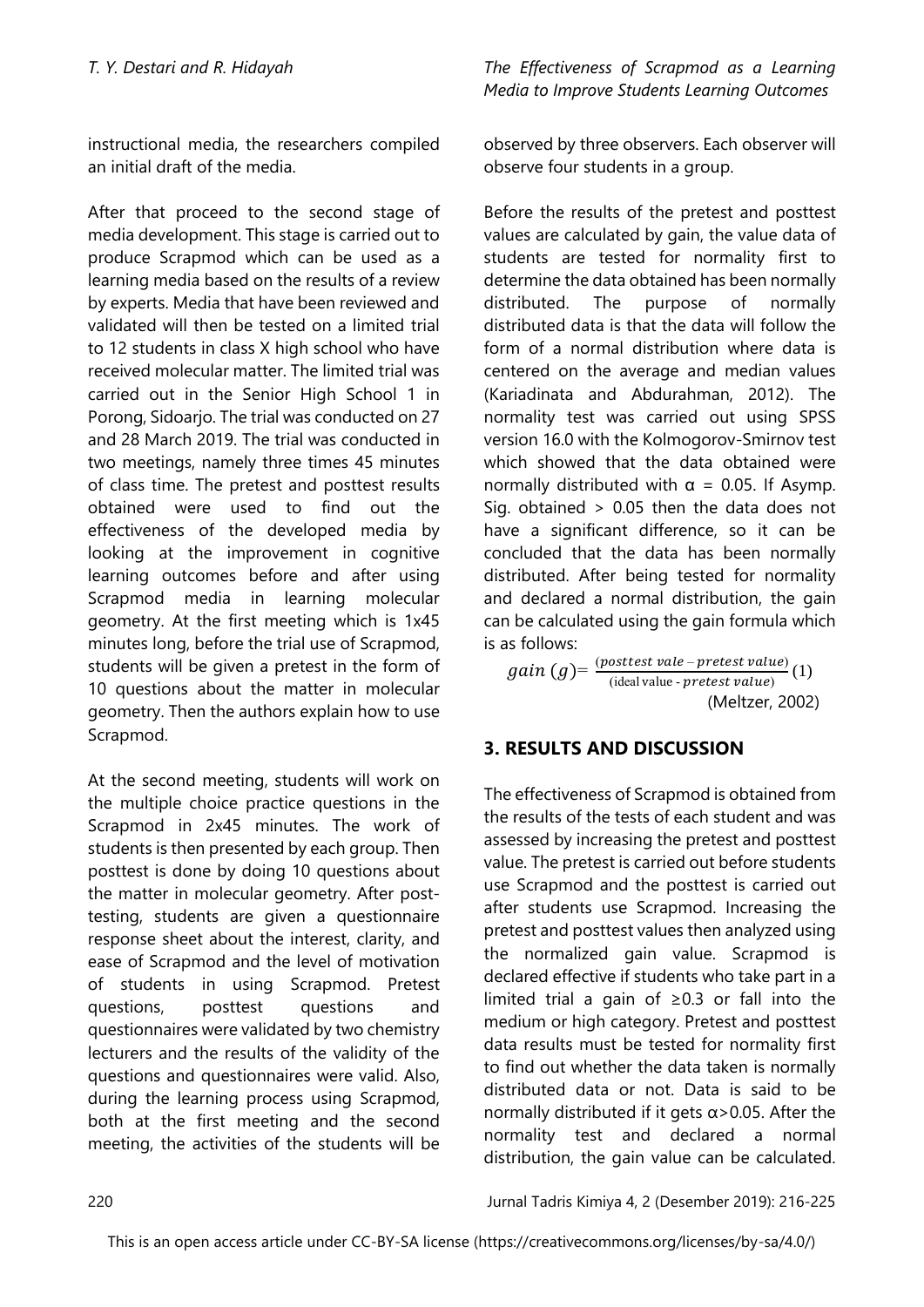Before using the developed Scrapmod, students are given a pretest to find out the initial abilities students have about molecular geometry matter. This value was analyzed using the normalized gain value. The results of the students' pretest are shown in Table 1.

| Nu. | <b>Name</b>        | <b>Value</b> |  |
|-----|--------------------|--------------|--|
| 1.  | Student 1<br>17.86 |              |  |
| 2.  | Student 2          | 14.29        |  |
| 3.  | Student 3          | 28.57        |  |
| 4.  | Student 4          | 0            |  |
| 5.  | Student 5          | 7.14         |  |
| 6.  | Student 6          | 35.71        |  |
| 7.  | Student 7          | 42.86        |  |
| 8.  | Student 8          | 28.57        |  |
| 9.  | Student 9          | 64.29        |  |
| 10. | Student 10         | 28.57        |  |
| 11. | Student 11         | 28.57        |  |
| 12. | Student 12         | 42.86        |  |

**Table 1. Student's Pretest Value Results**

The results of the pretest are then tested for normality to determine whether the data obtained is normally distributed or not. Based on the results of the normality test using SPSS version 16.00, the results obtained that the pretest data obtained were normally distributed because of the value of Asymp. Sig. (2-tailed) is 0.831. This value is 0.831> 0.05, so it can be said that the pretest value has a normal distribution, meaning that there is no significant difference from the pretest data obtained.

After the trial process uses Scrapmod media, then students are given a posttest to find out the improvement in students' abilities after using Scrapmod on molecular geometry matter. Posttest data results are presented in Table 2.

*T. Y. Destari and R. Hidayah The Effectiveness of Scrapmod as a Learning Media to Improve Students Learning Outcomes*

| Table 2. Student's Posttest value Results |             |              |  |  |  |
|-------------------------------------------|-------------|--------------|--|--|--|
| Nu.                                       | <b>Name</b> | <b>Value</b> |  |  |  |
| 1.                                        | Student 1   | 71.43        |  |  |  |
| 2.                                        | Student 2   | 57.14        |  |  |  |
| 3.                                        | Student 3   | 64.29        |  |  |  |
| 4.                                        | Student 4   | 32.14        |  |  |  |
| 5.                                        | Student 5   | 75.00        |  |  |  |
| 6.                                        | Student 6   | 78.57        |  |  |  |
| 7.                                        | Student 7   | 82.14        |  |  |  |
| 8.                                        | Student 8   | 82.14        |  |  |  |
| 9.                                        | Student 9   | 75.00        |  |  |  |
| 10.                                       | Student 10  | 82.14        |  |  |  |
| 11.                                       | Student 11  | 75.00        |  |  |  |
| 12.                                       | Student 12  | 82.14        |  |  |  |

**Table 2. Student's Posttest Value Results**

The results of the students' posttest values showed that all the values of the students had increased compared to the values of pretest previously obtained, but the increase in each child was different. If analyzed from the answers on the posttest sheet, the questions that are answered incorrectly by students are C1 type questions, namely remembering. In this type of problem, students are asked to name the molecular geometry of a compound whose PEI and PEB are known. Although during the experiment using Scrapmod, various types of molecular geometry have been studied by modeling using elemental atomic spheres, but students still have difficulty determining and distinguishing the names of molecular geometry from one another. Inversely proportional to the type of question C4 that is analyzing, the average student has increased compared to the answers on the pretest questions. In this type of problem, students are asked to analyze a type of molecular geometry of a compound with the known atomic number or electron configuration. The average student answers correctly on this type of problem for the posttest problem, because in Scrapmod media also comes with steps and ways to determine the molecular geometry of a compound. The posttest results are then tested for normality. Based on the results of the normality test using SPSS, the results show that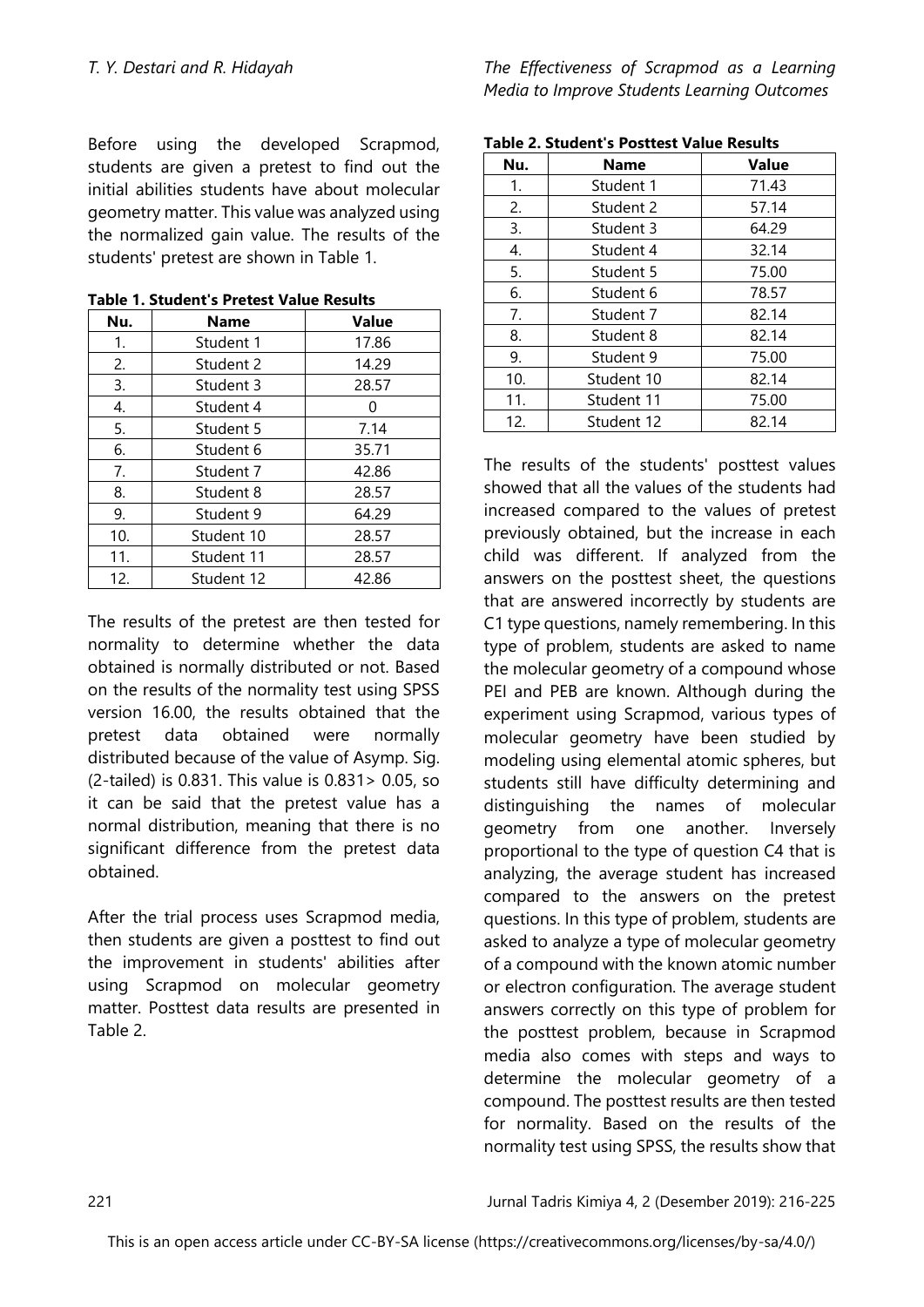the posttest data results are normally distributed, because of the Asymp. Sig. (2 tailed) equal of 0.592, which means this result is 0.592 > 0.05. By using a confidence rate  $\alpha$  > 0.05, it means that the data obtained did not have a significant difference, and it was concluded that the posttest results were normally distributed. The comparison of the pretest and posttest is followed in Figure 1.



**value**

Based on the results of the pretest and posttest values that have been tested and stated to have been normally distributed, then the gain value can be calculated to determine the increase in student learning outcomes after using Scrapmod media on molecular geometry matter. The n-gain data is shown in Table 3.

|  |  |  |  | Table 3. The n-gain Value's Calculation |
|--|--|--|--|-----------------------------------------|
|--|--|--|--|-----------------------------------------|

| <b>Name</b> | <b>Pretest</b><br>value | <b>Posttest</b><br>value | N-gain<br>Value | Category |
|-------------|-------------------------|--------------------------|-----------------|----------|
| Student 1   | 17.86                   | 71.43                    | 0.7             | High     |
| Student 2   | 14.29                   | 57.14                    | 0.5             | Medium   |
| Student 3   | 28.57                   | 64.29                    | 0.5             | Medium   |
| Student 4   | 0                       | 32.14                    | 0.3             | Medium   |
| Student 5   | 7.14                    | 75                       | 0.7             | High     |
| Student 6   | 35.71                   | 78.57                    | 0.7             | High     |
| Student 7   | 42.86                   | 82.14                    | 0.7             | High     |
| Student 8   | 28.57                   | 88.14                    | 0.7             | High     |
| Student 9   | 64.29                   | 75                       | 0.3             | Medium   |
| Student 10  | 28.57                   | 82.14                    | 0.7             | High     |
| Student 11  | 28.57                   | 75                       | 0.7             | High     |
| Average     | 28.27                   | 71.43                    | 0.6             | Medium   |

#### *T. Y. Destari and R. Hidayah The Effectiveness of Scrapmod as a Learning Media to Improve Students Learning Outcomes*

Based on the method used in this study, the first stage is preliminary study includes literature studies, field surveys, and preparation of the initial draft. The researchers found that students who are studying in high school have an age range of 11 years. Based on Piaget's Learning Theory, at that age cognitive students have started formal operations. In this student, it will be easier for students to challenge abstract or symbolic matters, but the fact is that students have not reached this point, media is needed as an aid to facilitate students in building their knowledge and looking for information that can be obtained more useful. Besides, researchers examined previous studies related to the development of Scrapmod as a learning media on the molecular matter. Based on previous studies, the results show that the use of three-dimensional media such as Scrapmod as a learning media on molecular geometry matter can have a positive effect on student achievement compared to conventional learning.

Based on the results of the posttest value of students show that all grades of students have increased compared to the pretest values obtained before, but the increase in each child varies. Besides, from the pretest and posttest value, it can be seen that the average learning outcomes of students in the analysis of N-gain values indicate an increase of 0.6 which falls into the medium category. Most students experience an increase in learning outcomes in the high category, only four people are in the medium category. Two of them gained 0.3 which is a minimum gain value in the medium category. If analyzed from the posttest answers of the two students who gained 0.3 each child has different problems.

For students 4 get a gain of 0.3. Although the posttest value obtained increased compared to the value of the pretest, the increase was not too significant and the pretest value obtained

222 Jurnal Tadris Kimiya 4, 2 (Desember 2019): 216-225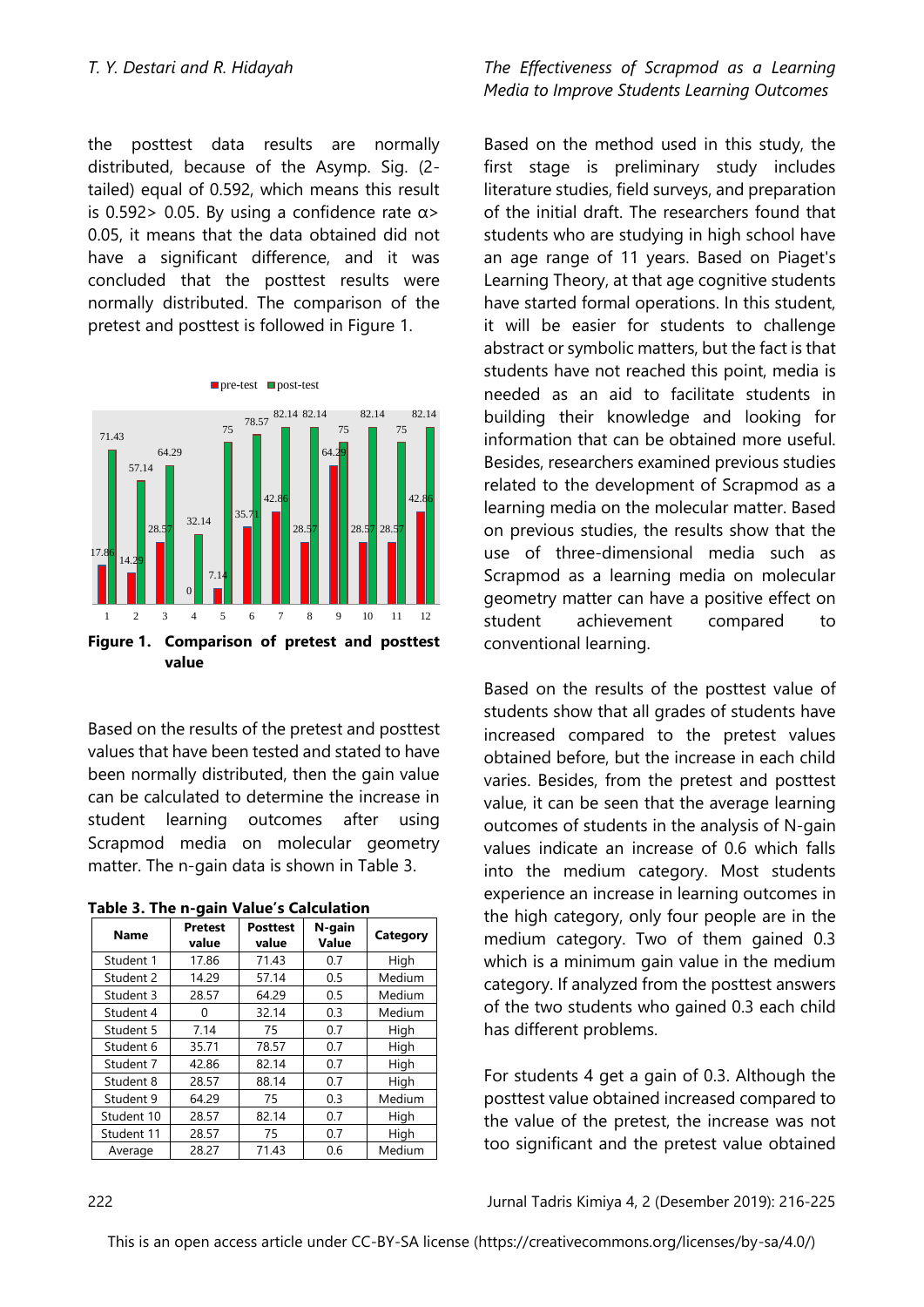was 0. This indicates that students' initial knowledge of the matter in molecular geometry can be said to be very lacking. For students 9 also gained 0.3, because the increase in the posttest value compared to the pretest value was also not significant. Even so, the value of the pretest of 9 students was quite good, but only slightly increased for the posttest value.

Overall, there is a significant difference between pretest and posttest (there is an increase) of student learning outcomes about the matter in geometry of molecules. This shows that media that meet the n-gain value in the medium or high category can improve and achieve learning goals (Limatahu et al., 2018). It means that 100% of students experience an increase in learning outcomes when viewed from the value of the pretest and posttest. Thus, the Scrapmod media can be declared feasible as a learning media from an effective aspect. This is following what was mentioned by Hake (1998) regarding gain categories, a media is said to be feasible from the aspect of effectiveness if the learning outcomes of students experience an increase in learning in the medium and high categories.

Based on a study by Dabke and Gebeyuhe (2010) regarding molecular geometry media made from magnets, clip paper, and ball bearings stated that the use of this media in molecular shape matter based on VSEPR theory received positive feedback from more than 70 participants. This is following the research on the development of Scrapmod media on molecular form matter based on VSEPR theory, namely 100% of 12 students experienced an increase in learning outcomes after using Scrapmod media by gaining an average gain of 0.6 and entering into the medium category. This means that the use of Scrapmod media gets positive feedback from all students who take limited trials.

## *T. Y. Destari and R. Hidayah The Effectiveness of Scrapmod as a Learning Media to Improve Students Learning Outcomes*

Following the data and research results obtained from the limited trial of Scrapmod media in Senior High School 1 in Porong, it can be concluded that Scrapmod media can be said to be feasible as a learning medium because it has fulfilled the aspects of validity, practicality aspects, and effectiveness aspects. This is following what was said by Plomp and Nieveen, namely a product that is said to be of quality if it has three criteria which include validity, practicality, and effectiveness (Plomp and Nieveen, 2013). The development of Scrapmod is shown in Figure 2.





## **4. CONCLUSION**

Based on the results of the limited Scrapmod trial by giving the pretest and posttest questions to the students, the average n-gain value was obtained by 0.6 with the medium category. This shows that the learning outcomes of students can be said to increase after using Scrapmod media as a learning media in molecular geometry matter.

From this study it can be concluded that the Scrapmod media can be effective as a learning media on molecular geometry. This study also

223 Jurnal Tadris Kimiya 4, 2 (Desember 2019): 216-225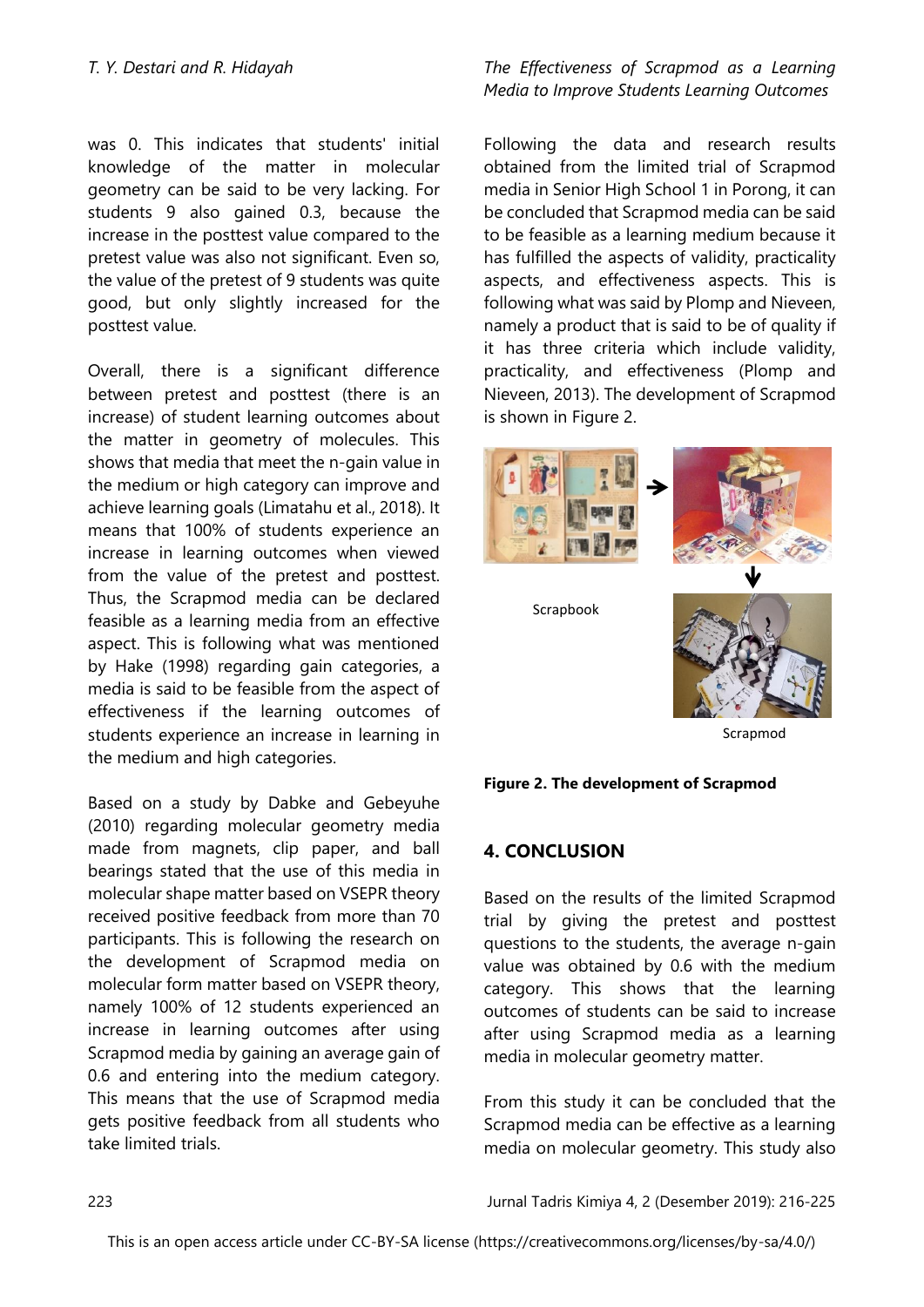has several limitations, both in terms of the implementation of limited trials as well as the appearance of the Scrapmod media itself. The use of time allocation must be strictly approved in the media trial, so that students can provide maximum molecular geometry and can be completed precisely at the time of the meeting. In addition, after using this media, Scrapmod must be stored in a place far from the water because the material used is paper.